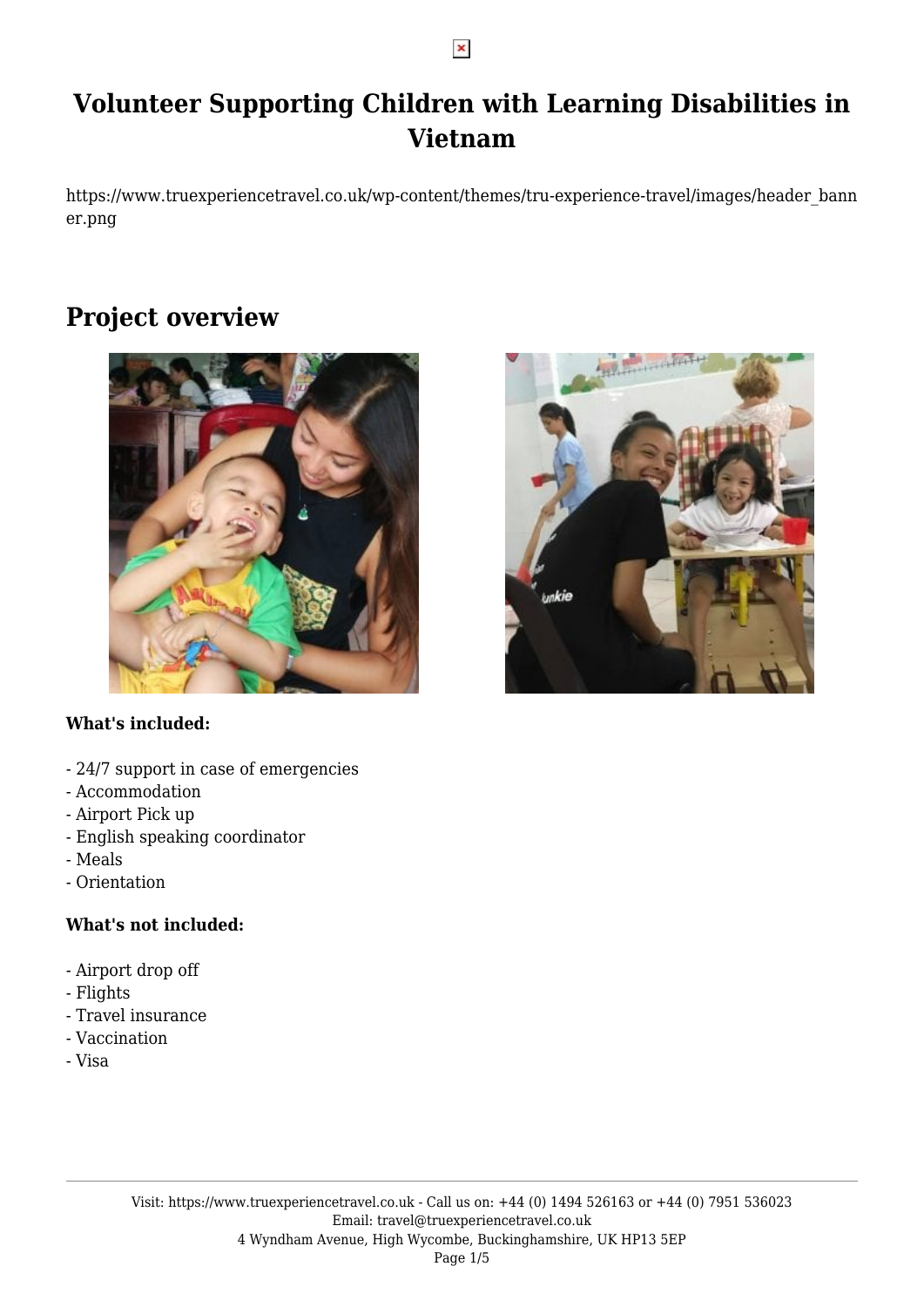#### $\pmb{\times}$

## **Volunteer Supporting Children with Learning Disabilities in Vietnam**

https://www.truexperiencetravel.co.uk/wp-content/themes/tru-experience-travel/images/header\_bann er.png

# **Project itinerary**

Work with local staff to take care of these children by feeding them, comforting them, playing games with them and encouraging them to be more socially active! You can play a role in helping these individuals live a life of greater dignity and independence, while being active members of the community.

## **Mandatory Orientation Day**

On the Monday of your first week as a volunteer here in Vietnam, you will join our orientation day, to familiarise yourself with the surroundings as well as local culture. Your program will continue as usual from Tuesday onward throughout the rest of the week.

### **Orientation Day Schedule**

- Introduction meeting, House rules, Setting Expectations, Health and Safety Advice and handling of documents.
- Vietnamese Do's and Don'ts, Vietnamese Culture Lessons and Vietnamese Language Lessons.
- Tour around the compound and local area; where to find local shops, and arrange a sim-card if necessary.
- Lunch
- Activities with local students and more

## **Weekly Schedule**

A weekly schedule can look like this:

## **Monday**

During your first week, an introduction to the project and its staff will give you an opportunity to orientate yourself and discuss the role you will take on. You'll also get to meet the wonderful children at the hospital, as well as your manager, who'll support you throughout your stay!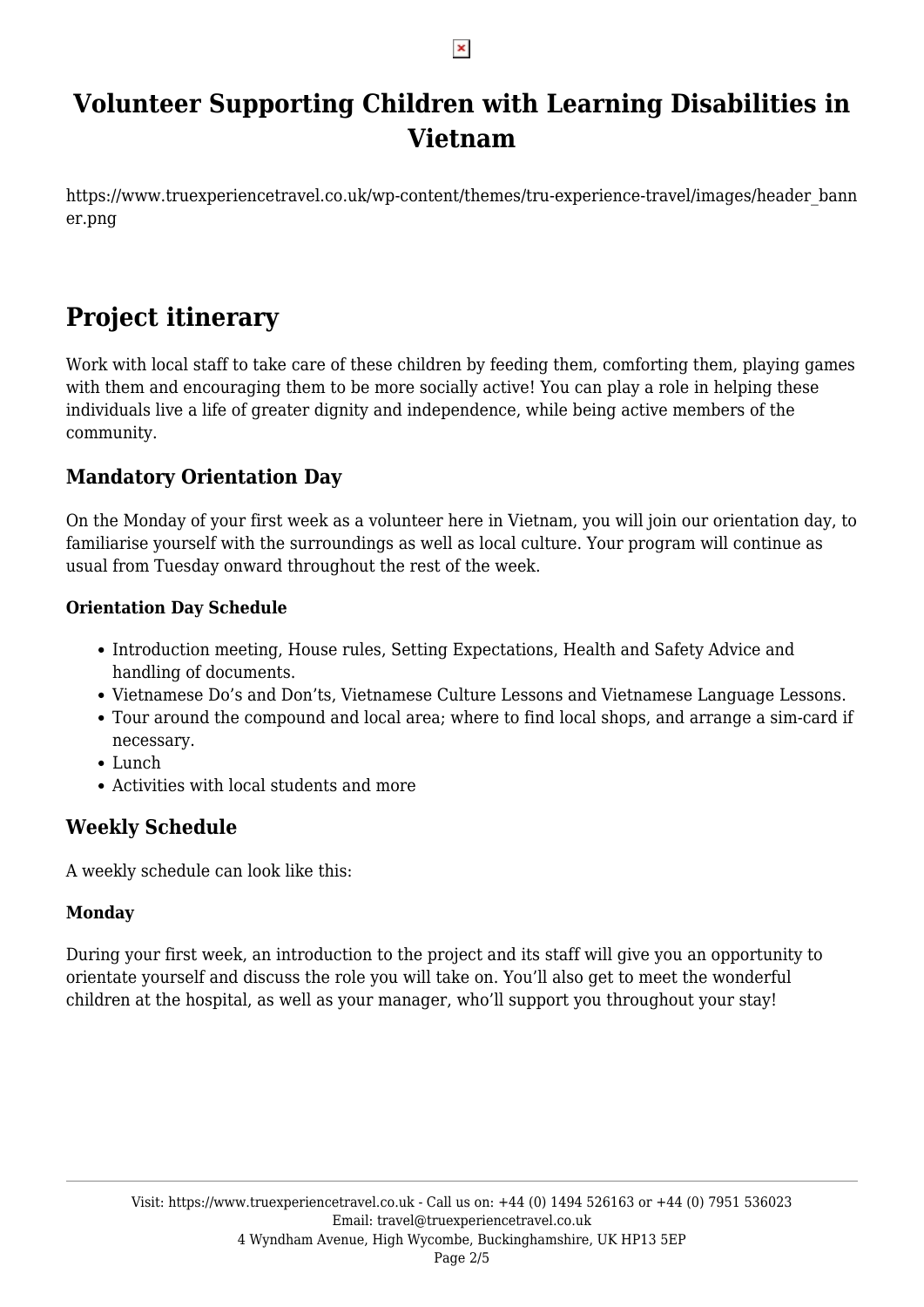#### $\pmb{\times}$

## **Volunteer Supporting Children with Learning Disabilities in Vietnam**

https://www.truexperiencetravel.co.uk/wp-content/themes/tru-experience-travel/images/header\_bann er.png

### **Tuesday to Friday**

On Tuesday of the first week, you will begin your hands-on work at the hospital. Your tasks will depend upon the needs of the children and the hospital so it is not possible to provide an exact schedule in advance. However, your activities will include assisting with daily speech and posture exercises, caring for the children, interacting with them, and playing games – generally giving them a fun time as they learn, play and exercise!

## **Evenings and Weekends**

At the end of your day as a volunteer, you can choose to explore the area or simply relax with new friends back at your accommodation. Many of our volunteers enjoy mixing with their new volunteer friends or others, backpacking in Vietnam and plan their weekend adventures together!

*Please note:* This schedule can be changed and/or amended depending on weather conditions, local conditions and unforeseen circumstances.

## **Activities and Events**

Football is arranged for volunteers every Wednesday together with the local coordinators.

## **Places to Visit**

Here are some interesting places to visit in your free time:

### **Backpacker street**

Bui Vien Street is the main street, it is called 'backpackers area' of Ho Chi Minh City. You'll find a wide variety of inexpensive restaurants, here, as well as bars, souvenir shops and hotels/hostels.

#### **Landmark 81**

Landmark 81 is the tallest building in Vietnam, Southeast Asia and is well worth the view!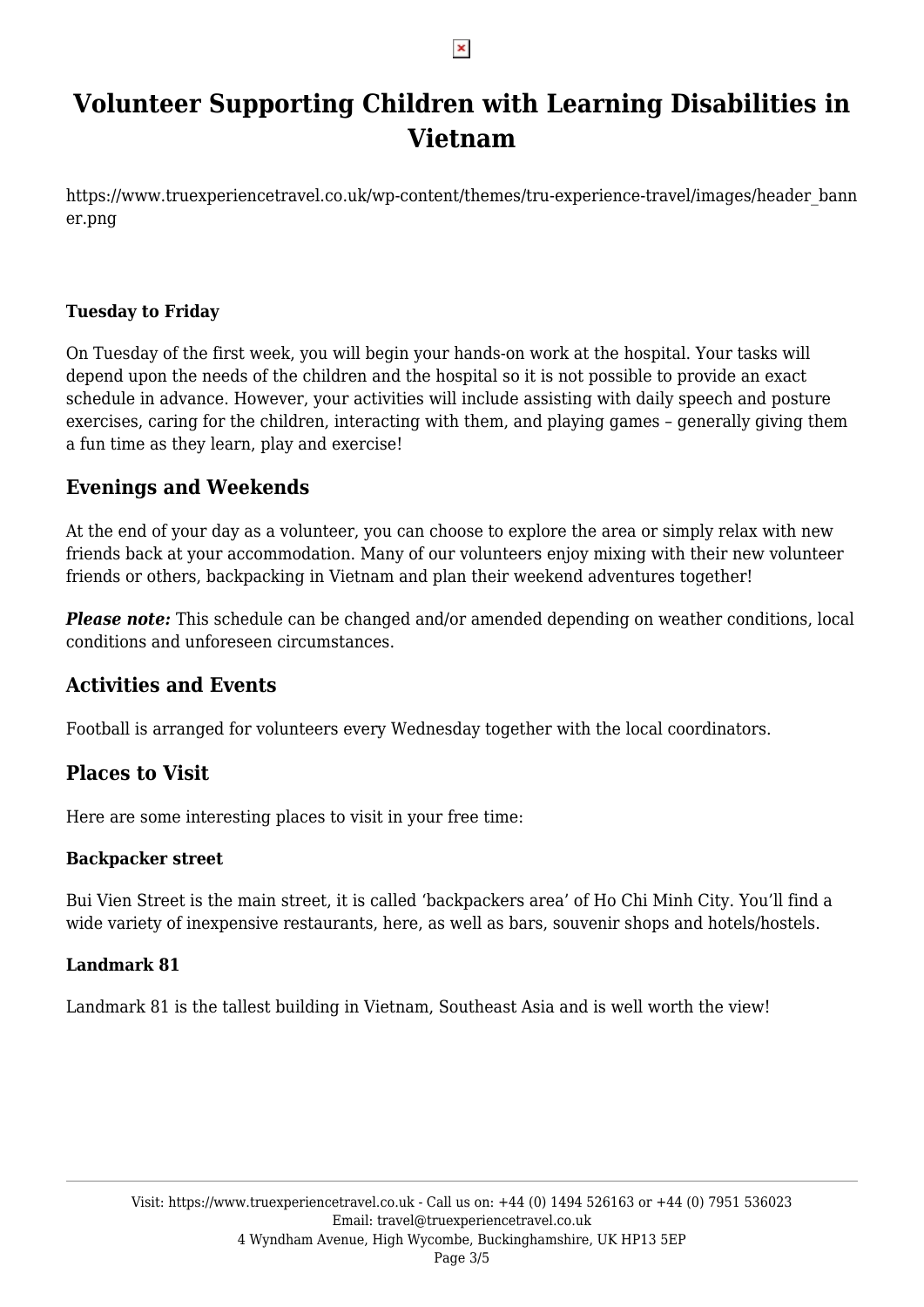#### $\pmb{\times}$

## **Volunteer Supporting Children with Learning Disabilities in Vietnam**

https://www.truexperiencetravel.co.uk/wp-content/themes/tru-experience-travel/images/header\_bann er.png

#### **Bitexco tower**

There is an observation deck, Saigon Skydeck, open to the public daily and offering 360˚ panoramic views of Ho Chi Minh City. From floors 50 to 52, there are further F&B and entertainment offerings, including a fine dining restaurant and bar/nightclub.

#### **Suoi Tien Amusement Park**

Suối Tiên Amusement Park is a great place to visit in Hồ Chí Minh City. The park includes several entertainment areas – something to suit everyone!